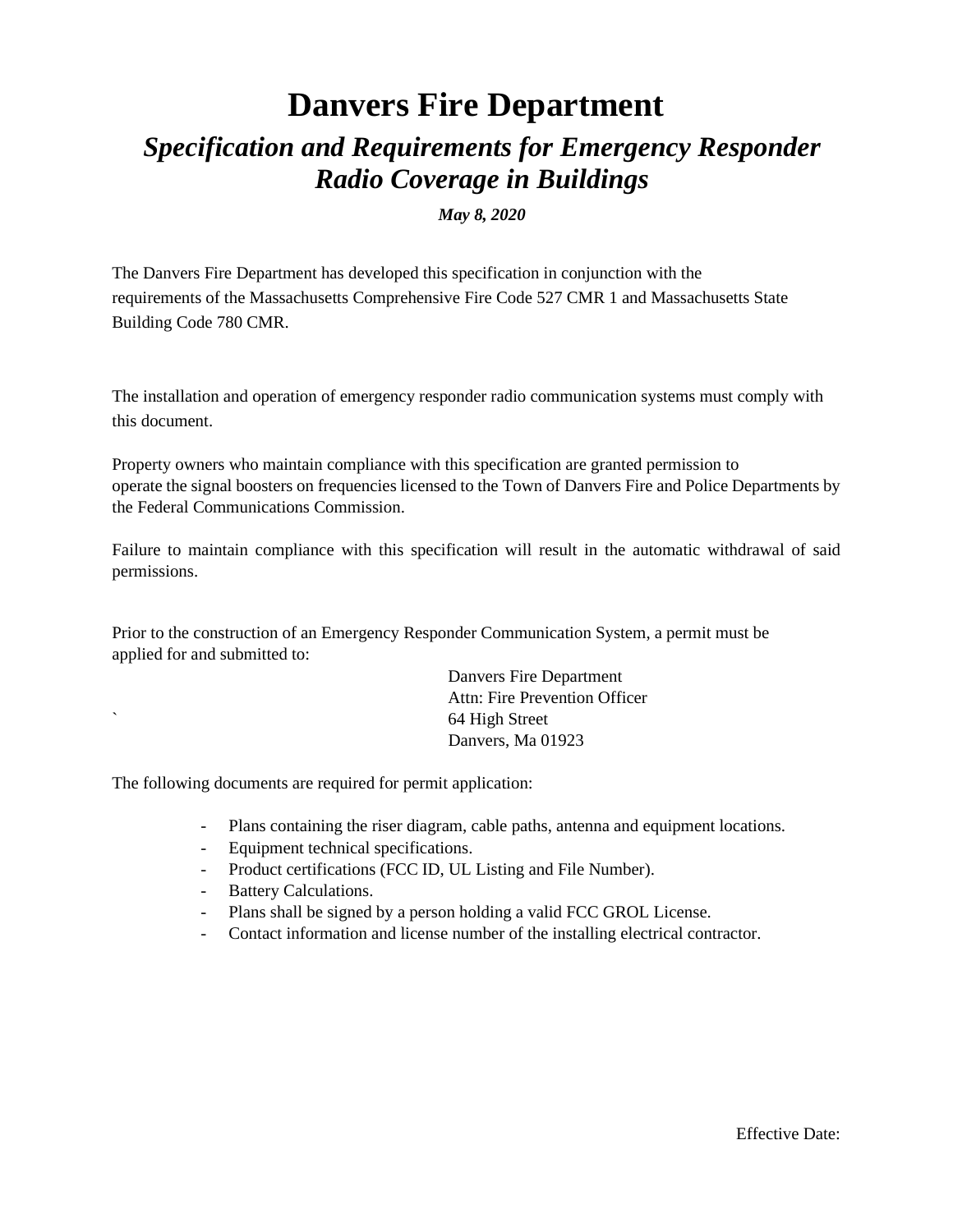## *Fire Fighter Communication System Specification*

## **1. General**

All new buildings, as well as all existing buildings undergoing substantial renovation, a change of occupancy, or the installation of a new fire alarm system shall have approved radio coverage for Fire Fighters within the building based upon the existing signal levels of the Danvers Fire Department communication systems at the exterior of the building. This section shall not require improvement of the existing public safety communication systems.

## *Exceptions:*

- **A.** Buildings that have sufficient levels of radio coverage to satisfy the requirements of this specification may request a waiver with the following constraints:
	- *1.* A radio survey as described in this specification must be submitted and signed by a qualified FCC GROL licensed technician. *(Building must be substantially completed with all walls, windows, roof, interior partitions completed prior to the survey)*
	- **2.** The survey shall be submitted with the waiver request.
	- **3.** If approved, the waiver will only be valid for a 5-year period at which time a new radio survey must be submitted.
	- **4.** If at any time it is determined that radio coverage does not meet this specification, the waiver will be withdrawn, and the property owner is then required to provide radio coverage as required by this specification.
- **B.** One and 2 family dwellings
- **1.1** Buildings and structures that cannot support the required level of radio coverage shall be equipped with a distributed antenna system and FCC-certified, UL 2524 listed signal boosters, or systems otherwise approved to achieve the required adequate levels of radio coverage.

## **2. Signal Strength:**

- **2.1** The in-building radio system is an integral component of the life safety equipment of a building or structure. The primary function is to provide reliable firefighter communications at the required signal strength within the specified areas.
- **2.2** Critical Areas such as emergency command center, fire pump room, exit stairs, exit passageways, elevator lobbies, standpipe cabinets, sprinkler sectional valve locations and similar critical areas shall be provided with  $100\%$  floor area radio coverage.
- **2.3** General building areas shall be provided with 95% radio coverage.
- **2.4** In-building radio systems required by this ordinance must provide the following signal strengths:

Downlink - Minimum signal strength of -95 dBm throughout the coverage area.

Uplink - Minimum signal strength of -95 dBm received at the public safety Radio System.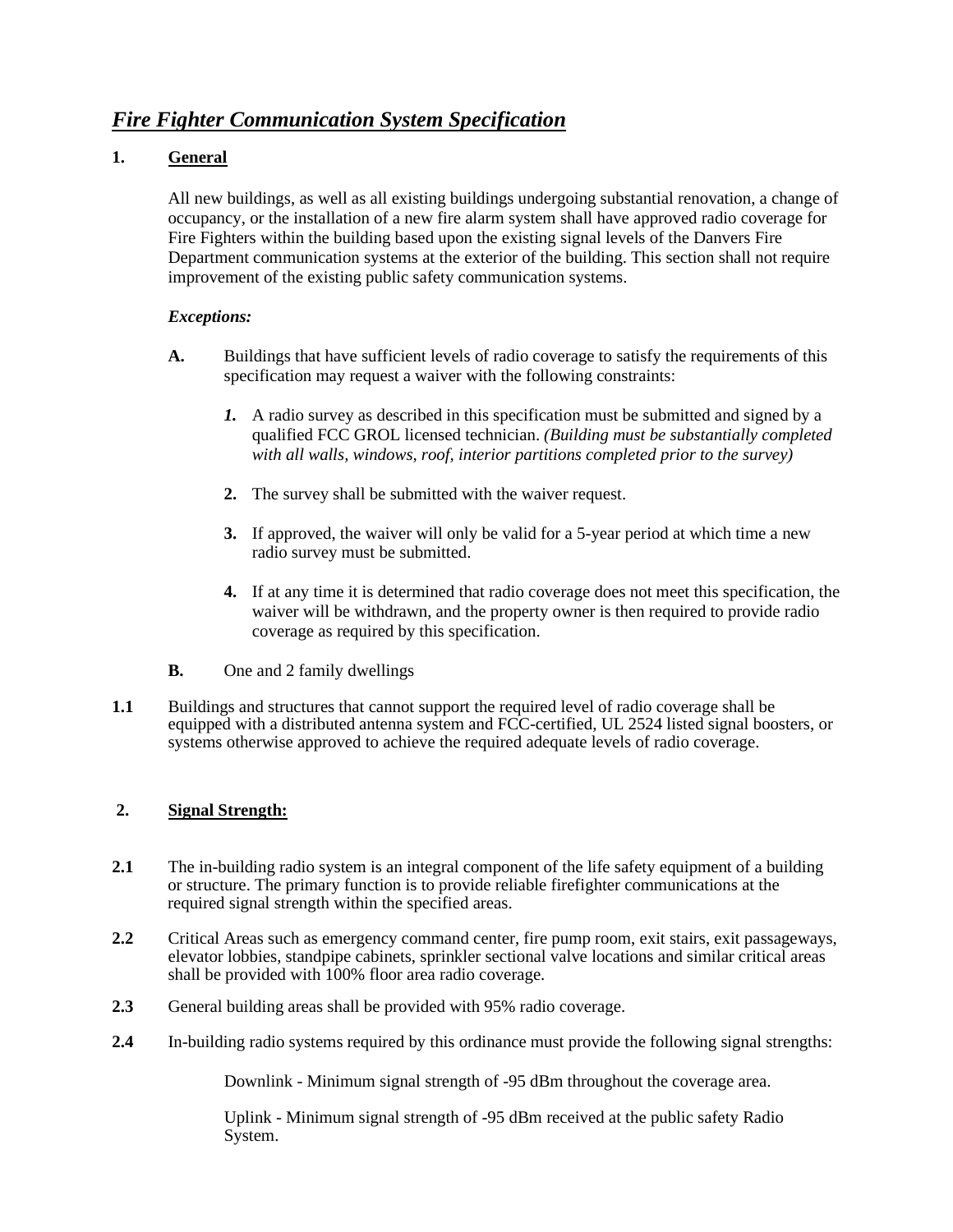## **3. Radio Signal Strength Survey:**

- **3.1** The building owner shall have the in-building radio system tested to ensure that two-way radio coverage on each floor of the building meets or exceeds the required levels. Building must be completed with all walls, windows, roof, interior partitions completed prior to the survey.
- **3.2** Each floor of the building shall be divided into a grid of a minimum of twenty (20) equal areas of no larger than 2,500 SF each. Each critical area shall contain at least one test reading. Maximum of one (1) test point of general area will be allowed to fail the test per floor. A 100% of all critical areas must pass. A spot located approximately in the center of a grid area will be selected for the test. Once the spot has been selected, prospecting for a better spot within the grid area will not be permitted. Field strength testing instruments are to be recently calibrated (1 year) and of the frequency selective type incorporating a flexible antenna similar to the ones used on the handheld transceivers.
- **3.3** RF plots indicating the enhanced coverage shall be submitted at the time of acceptance testing.
- **3.4** The FD is to be notified prior to any testing.
- **3.5** Unattended operation of the in-building radio system is not permitted until the completion of acceptance testing.

## **4. Technical Specifications and Component Installation:**

- **4.1** Assembly and installation of all components of the Fire Fighter Communication System shall comply with all applicable sections of the National Electrical Code.
- **4.2** Survivability from attack by fire shall meet NFPA 72, National Fire Alarm Code, 2010 edition and NFPA 1221 2016 edition.
- **4.3** The system must comply with all applicable sections of FCC rules. Signal booster shall have FCC certification prior to installation.
- **4.4** The signal booster and all other active components shall be listed for the intended purpose. The acceptable standard is UL 2524 - Standard for In-building 2-Way Emergency Radio Communication Enhancement Systems.
- **4.5** External filters or attachments or aftermarket modifications of the original equipment shall not be permitted.
- **4.6** All signal booster components shall be contained in a type-4 approved waterproof cabinet. All enclosures shall be painted red with a locking mechanism.
- **4.7** The signal booster system shall include built-in automatic alarming of malfunctions of the signal booster and battery system as per NFPA 1221 2016 Edition Section 9.6 and NFPA 72, 2013 Edition, 24.5.2.6.1-24.5.2.6.2. Aftermarket equipment add-ons and modifications to comply with this specification will not be accepted.
- **4.8** Maximum Propagation delay of the signal booster system shall be 14us (microseconds) or as otherwise approved by the AHJ.
- **4.9** Antenna isolation shall be maintained between the donor antenna and all inside antennas (D.A.S.) to a minimum of 20dB under all operating conditions.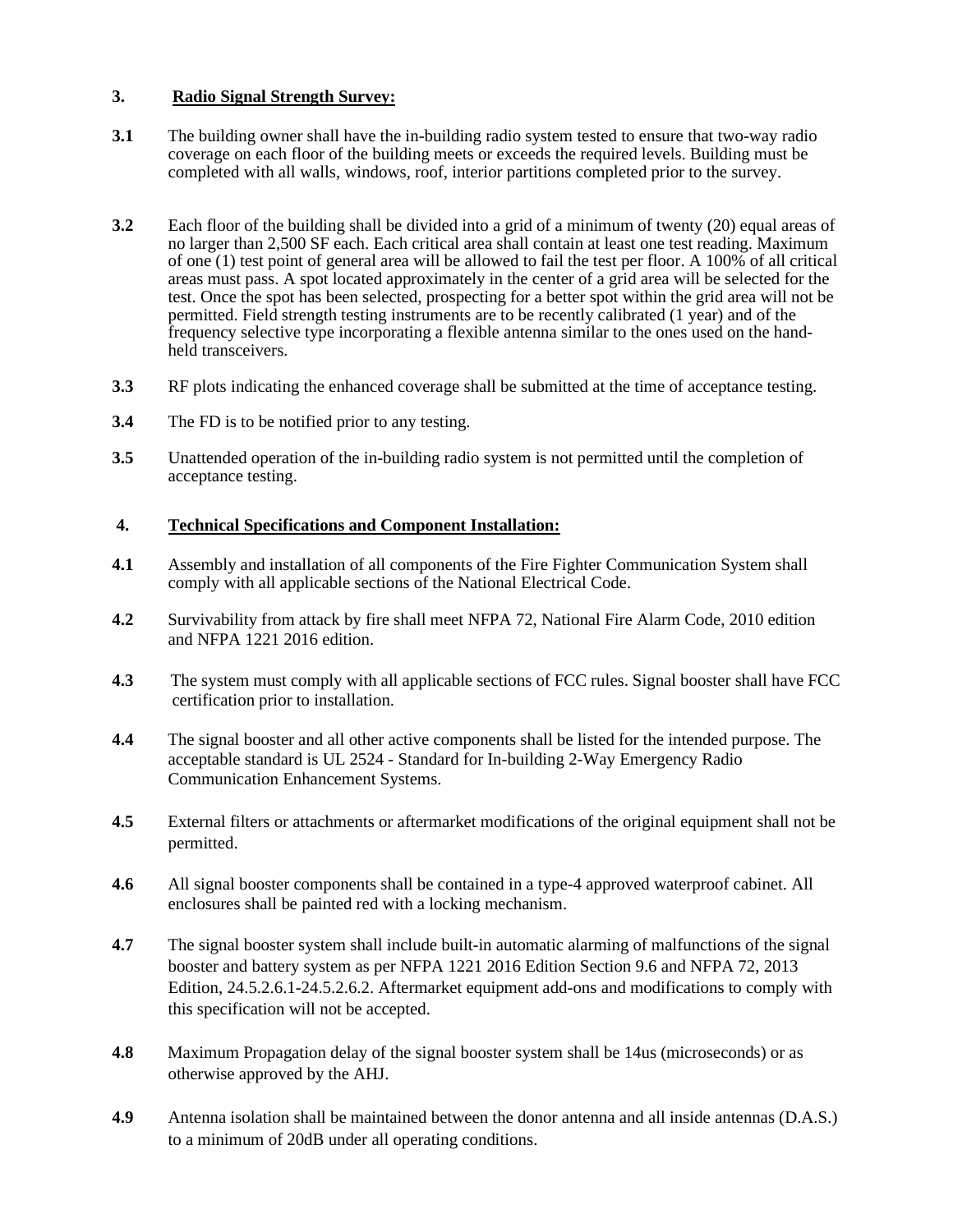#### **4.10 Frequencies:**

 Danvers Fire Department Radio Frequencies for BDA are Transmitter output Fire 483.3375 P.L. 131.8 Wideband Analog conventional Receiver input Fire 486.3375 P.L. 131.8 Wide Band Analog Conventional

Danvers Police Department Radio Frequencies for BDA are Transmitter output 472.2125 P.L. 131.8 Narrowband Analog Conventional Receiver input 475.3125 P.L. 131.8 Narrowband Analog Conventional

- **4.11** Radio Repeater Locations: Main Repeater Site: 50 Kirkbride Drive 13000 Bldg. (AT & T Bldg.) Danvers Ma 01923 Backup Repeater Site Location: Danvers Police Station 120 Ash Street Danvers Ma 01923
- **4.12** To reduce the possibility of unwanted interference affecting the operation of the system, all UHF and VHF signal boosters shall be band or channel selective type. Wide-band signal boosters shall not be accepted without approval of the AHJ.
- **4.13** Signal Boosters shall have oscillation prevention circuitry to protect the public safety radio system in case of signal booster malfunction.
- **4.14** To prevent radio interference and degradation of public safety radio systems, signal boosters shall not emit any measurable uplink noise while idle. The signal booster shall contain an automatic uplink noise suppression function.
- **4.15** The cabinet shall be painted red and labeled with contrasting white letters and a combination lock with the combination # being issued by the AHJ.

#### *DANVERS FIRE DEPT. RADIO*

 *Serviced by: vendor name and telephone number* 

## **5. System Monitoring:**

- **5.1** The In-Building Radio system shall include automatic supervisory and trouble signals for malfunctions of the signal booster(s) and power supplies that are annunciated by the fire alarm system. Building owner shall immediately report all troubles to the signal booster provider.
- **5.2** The integrity of the circuit monitoring the signal boosters and power supplies shall comply with NFPA 72, National Fire Alarm Code, 2013 edition and NFPA 1221 2016 edition.
- **5.3** System and Signal booster supervisory signals shall include Antenna Malfunction and Signal booster failure
- **5.4** Power supply supervisory signals shall include loss of normal AC power, Failure of battery charger, and low battery capacity (alarming at 70% of battery capacity and 30% of the charge remaining).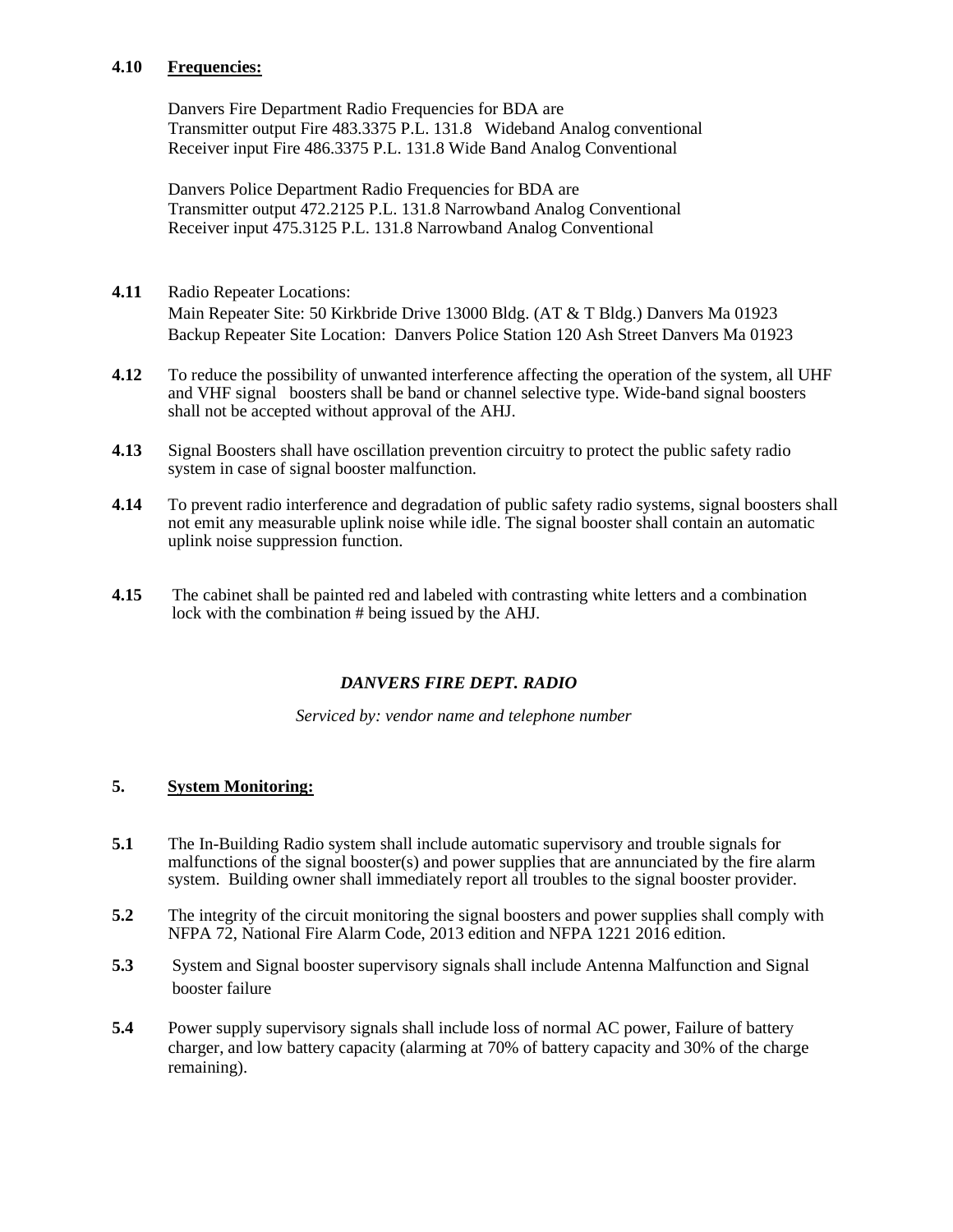- **5.5** A dedicated supervised monitoring panel shall be provided at a location approved by the AHJ to annunciate the status of all signal booster locations. The monitoring panel shall provide visual and labeled indication of the following for each signal booster:
	- (1) Normal AC power<br>(2) Signal booster trou
	- (2) Signal booster trouble<br>(3) Antenna Failure
	- (3) Antenna Failure<br>(4) Loss of normal  $\angle$
	- Loss of normal AC power
	- (5) Failure of battery charger
	- (6) Low battery capacity
- **5.6** A sign will be located at the dedicated monitoring panel with the name and telephone number of the service provider.

## **6. Distributed Antenna System:**

- **6.1** The distributed antenna system may utilize a radiating cable, conventional cable, fixed antennas or a Combination of all three.
- **6.1** The distributed antenna system shall not be shared with commercial cellular systems. Sharing of the passive DAS with other commercial in-building radio systems is allowed only if approved by the AHJ. Intermodulation study and the list of commercial frequencies shall be submitted with the permit application.
- **6.2** A secondary user of the distributed antenna system (DAS) must comply with all requirements of the Danvers Fire Department so as not to degrade the operational standards of the system. Notice will be made to the Danvers Fire Department as part of the permit application if the DAS will have non-fire department frequencies included.

### **7. Power Supply:**

- **7.1** At least 2 independent and reliable power supplies shall be provided.
- **7.2** The primary power source shall be supplied from a dedicated twenty (20) ampere branch circuit and comply with NFPA 72, National Fire Alarm Code, 2013 edition and NFPA 1221 2016 edition.
- **7.3** The emergency responder radio coverage system shall be equipped with a secondary source of power. The secondary source of power shall be a battery system with a dedicated battery charger powered by a separate, dedicated and independent electrical circuit of sufficient size. The secondary power supply shall supply power automatically when the primary power source is lost. The secondary source of power shall be capable of operating the emergency responder radio coverage system for a period of at least 24 hours. The battery system shall automatically charge in the presence of external power input. Battery charger and all other electronic components must be fully enclosed in a non-vented type-4 approved enclosure. Batteries shall be enclosed in a separate, vented NEMA 3R type approved enclosure.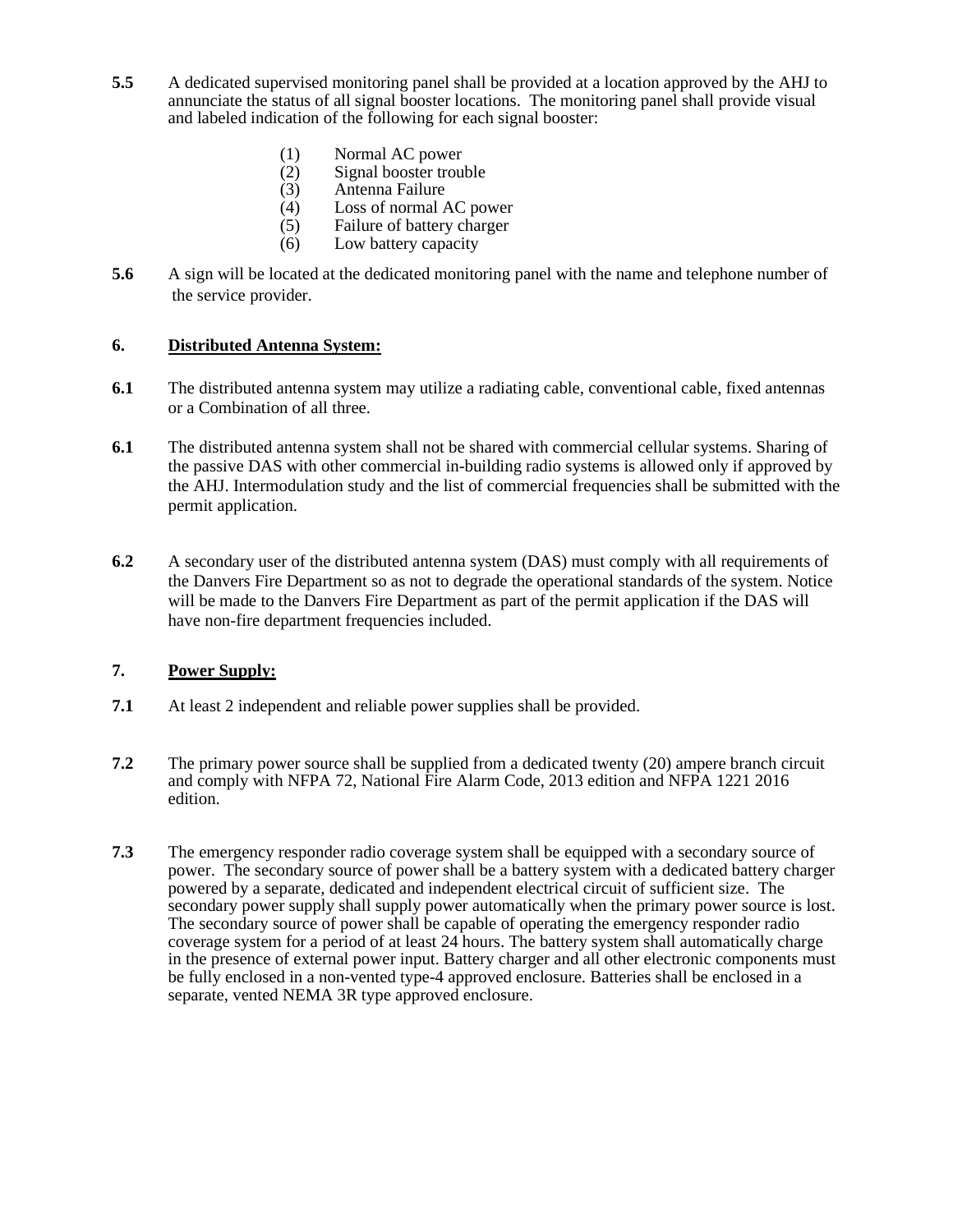## **8. Acceptance Testing:**

- **8.1** Delivered audio quality (DAQ) testing will be conducted by FD radio personnel to ensure that two-way radio coverage, on each floor of the building, meets the minimum coverage requirements of Section 2.
- **8.2** The signal booster vendor shall certify that the in-building radio system was installed and tested in accordance with the requirements of the current AHJ In-Building Radio Specification.
- **8.3** A signal booster service company shall certify that a maintenance contract is in effect that provides 24-hour by 7-day response within 2 hours of notification of a problem. This contract must be for a period of at least 1 year.
- **8.4** RF plotting (grid tests) results, gain values of all amplifiers, as built drawings which include BDA Manufacturer, Model #, Serial  $#$ , FCC Certification  $#$ , and a link budget must be submitted

#### **9. Annual Test:**

- **9.1** The owner shall check all active components of the in-building radio system, including but not limited to amplifier, power supplies, and back-up batteries, a minimum of once every twelve (12) months.
- **9.2** Amplifiers shall be tested to ensure that the gain is the same as it was upon initial installation and acceptance. The original gain shall be noted and any change in gain shall be documented.
- **9.3** Back-up batteries and power supplies shall be tested under load to verify that they will operate during an actual power outage.
- **9.4** Active components shall be checked to determine that they are operating within the manufacturer's specifications for their intended purpose.
- **9.5** Documentation of the test shall be maintained on site and a copy forwarded by the signal booster service company to the Danvers Fire Department upon completion of the test.

#### **10. Five Year Test:**

**10.1** In addition to the annual test, a radio coverage test shall be conducted a minimum of once every five (5) years to ensure that the radio system continues to meet the requirements of this ordinance. The procedure set forth in Section 3 shall apply to such tests.

#### **11. Signal Booster Service Provider Responsibilities:**

- **11.1** All tests shall be conducted, documented, and signed by a person in possession of FCC General General Radio Telephone Operators License.
- **11.2** All testing personnel shall be certified and authorized by the BDA manufacturer in the installation and operation of their equipment.
- **11.3** Must submit reports of annual test and 5-year tests.
- **11.4** FD shall be notified in writing at least thirty (30) days prior to cancellation of a maintenance contract.
- **11.5** FD shall be notified in writing upon the procurement of contractual agreements relating to inbuilding radios covered by this specification.